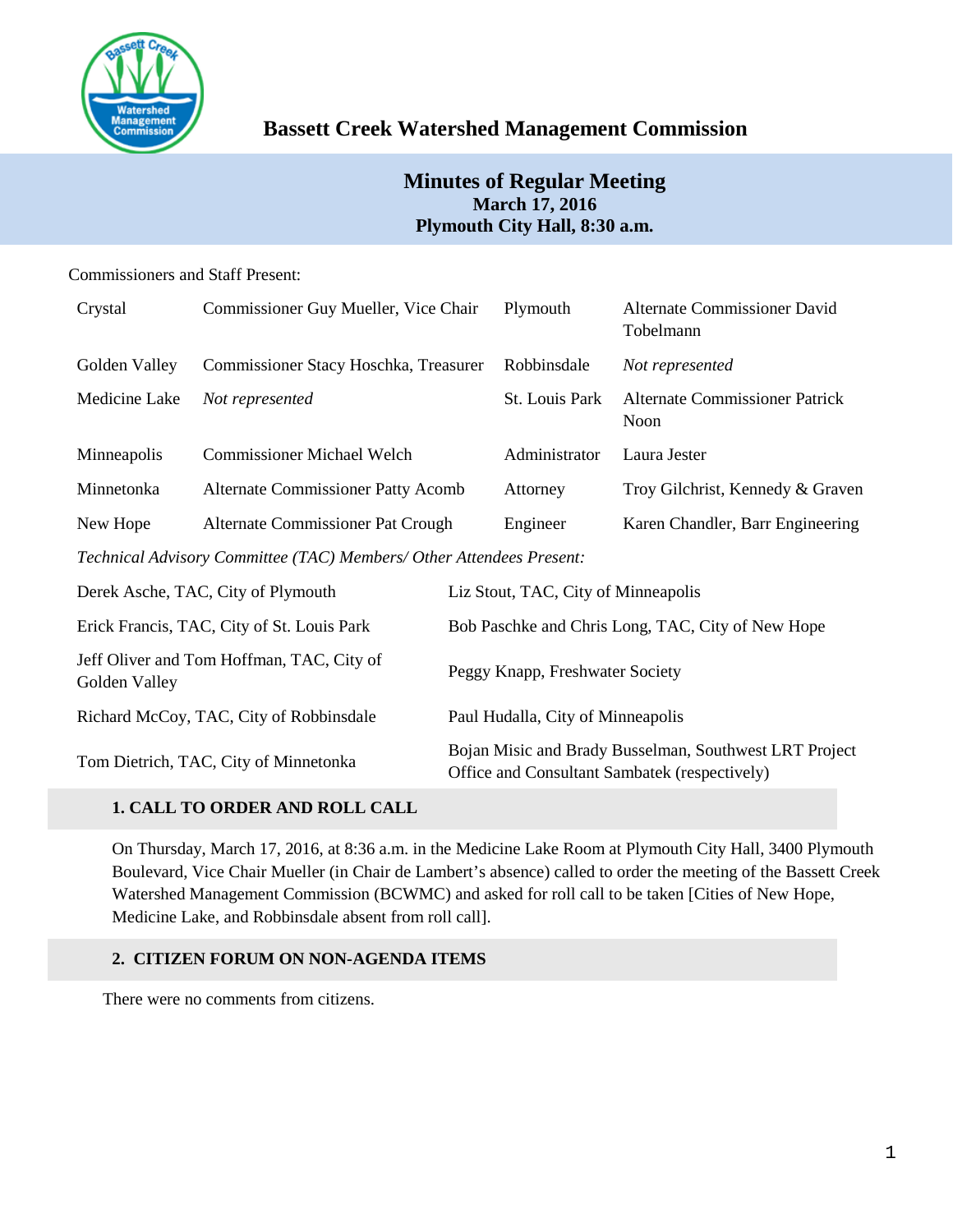#### **3. AGENDA**

Administrator Jester asked to add the liability coverage waiver form to the agenda before 5A.

There was consensus to proceed with the revised agenda.

#### **4. CONSENT AGENDA**

**MOTION:** Alternate Commissioner Tobelmann moved to approve the consent agenda. Commissioner Welch seconded the motion. Upon a vote, the motion carried 6-0 [Cities of New Hope, Medicine Lake, and Robbinsdale absent from vote].

A. [The following items were approved as part of the consent agenda: the February 18, 2016, Commission Meeting Minutes, the March 2016 Financial Report, the payment of invoices, setting a Technical Advisory Committee Meeting for May 5, approval of Reimbursement Request from City of New Hope for Development of Northwood Lake Improvement Project Feasibility Study (NL-1), approval of Three Rivers Park District Regional Trail Improvement Project in New Hope and Crystal, and receipt of the Final Feasibility Study for Plymouth Creek Restoration Project (2017CR-P)].

The general and construction account balances reported in the March 2016 are as follows:

| <b>Checking Account Balance</b>           | \$813,323.60       |
|-------------------------------------------|--------------------|
| TOTAL GENERAL FUND BALANCE                | \$813,323.60       |
| TOTAL CASH & INVESTMENTS ON-HAND (3/9/16) | \$3,201,822.29     |
| CIP Projects Levied – Budget Remaining    | $(\$4,593,577.00)$ |
| <b>Closed Projects Remaining Balance</b>  | $(\$1,391,754.71)$ |
| 2012-2014 Anticipated Tax Levy Revenue    | \$6,668.33         |
| 2015 Anticipated Tax Levy Revenue         | \$1,499.07         |
| <b>Anticipated Closed Project Balance</b> | (\$1,383,587.31)   |

#### **5. BUSINESS**

#### **5a. Limited Liability Waiver Form** (added agenda item)

Administrator Jester reminded the Commission about this annual action to not waive monetary limits on municipal tort liability.

**MOTION:** Alternate Commissioner Noon moved that the Commission not waive monetary limits on municipal tort liability established by Minnesota Statutes Section 466.04. Seconded by Commissioner Welch. Upon a vote the motion carried  $6 - 0$ . [Cities of New Hope, Medicine Lake, and Robbinsdale absent from vote].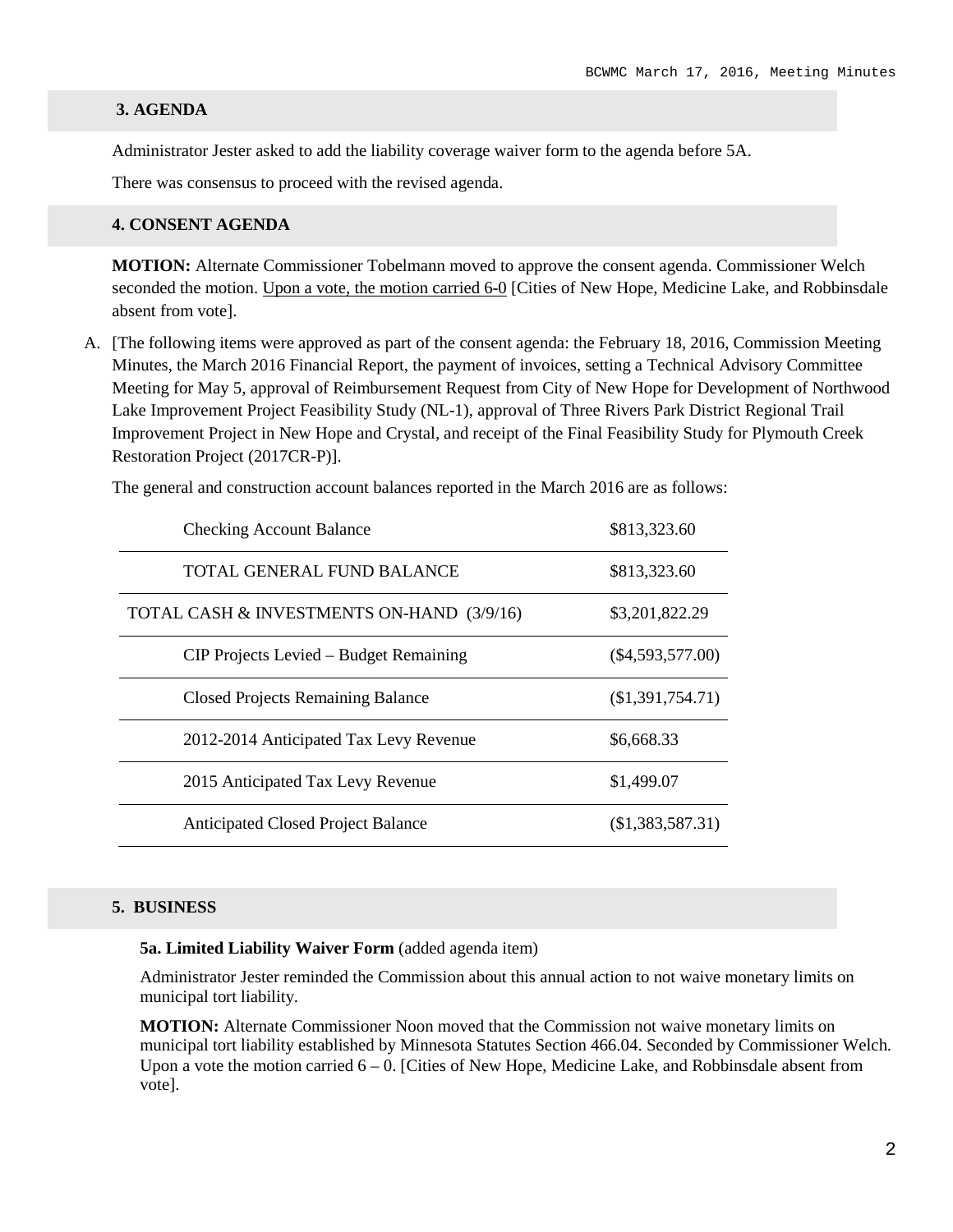#### **A. Receive Presentation on Metro Watershed Partners Clean Water Minnesota Media Campaign**

Administrator Jester reported that the BCWMC Education Committee asked for a brief presentation on the Metro Watershed Partner's Clean Water Minnesota Media Campaign since the Commission provides \$3,500 in funding towards this campaign every year. She introduced Peggy Knapp with the Freshwater Society and a member of the Metro Watershed Partner's Steering Committee. Ms. Knapp gave a presentation on the Watershed Partner's new, focused communications plan which has consistent messages and strategies that member organizations (such as the BCWMC) can use in outreach work. The new plan has three components (implemented over three years) including developing a communications calendar with seasonal messages, promotion of fall leaf clean ups, and development of an adopt-a-drain program. Member organizations can use the messages and online traffic will be measured by the Watershed Partners, giving organizations real metrics to report. The Commission thanked Ms. Knapp for the information. Administrator Jester noted the Commission would be discussing education and outreach programs later in the agenda.

[Alternate Commissioner Pat Crough arrives.]

### **B. Receive Overview and Update on Southwest LRT Project**

Administrator Jester introduced Bojan Misic with the Southwest LRT Project Office and Brady Busselman with Met Council's consultant, Sambatek. Mr. Misic gave a presentation on Southwest LRT Project in general, and provided, more specifically, information on the light rail alignment and the Bryn Mawr and Bassett Creek stations within the Bassett Creek Watershed and stormwater management features in these areas. He reported that the alignment is still considered "proposed" because the Environmental Impact Statement has not yet been approved. He reported that the Project Office, Minneapolis city staff and BCWMC Administrator and Engineers had been coordinating for several months on stormwater management and a possible connection to the Bassett Creek Tunnel. He stressed that cooperation would continue between the Project Office, the Commission, and the City throughout the design and construction of the Project. He noted that draft permit applications would be sent to watershed organizations and local governments at the end of March and final applications at the end of April. He reported since there are no parking lots and only "drop off areas" at the two stations in the watershed, the Project is considered "linear" throughout the Bassett Creek Watershed.

Commissioner Welch noted that the Southwest LRT Project is a significant public works undertaking and he appreciated the Met Council working with local entities throughout the Project's development.

#### **C. Consider Request from City of Minneapolis to Allow Southwest LRT Project to Make a New Connection to Bassett Creek Tunnel**

Commission Engineer Chandler reported that at this time, the Commission is being asked to allow a connection to the Bassett Creek Tunnel and that this is different from a review of the project plans which will happen in the near future. She noted that a request for a tunnel connection is uncommon (the only other request was for the building of the Twins Stadium in 2007), that certain conditions must be met in order to allow a connection, and that allowing a connection takes action by the Commission. She reviewed the memo in the meeting packet including the modeling that occurred to assess the connection's effects on the tunnel and that relative changes were modeled rather than absolute numbers. She reported that the modeling indicates no increase in the flood elevation at the inlet to the tunnel, no increases in expected peak discharges at the tunnel inlet, and no increase in the pressurization of the tunnel as a result of the proposed tunnel connection. Commission Engineer Chandler recommended approval of the tunnel connection request with conditions outlined in the Commission Engineer's memo. She noted that if the design changes as plans are finalized, the Commission Engineer will work with the Project Office to ensure that conditions are still met.

There was discussion about the contaminated soils and high groundwater in much of the area, preventing infiltration practices. Commissioner Welch noted that as presented, the resolution in the meeting packet doesn't include the conditions noted in the Engineer's memo. Commission Legal Counsel, Troy Gilchrist,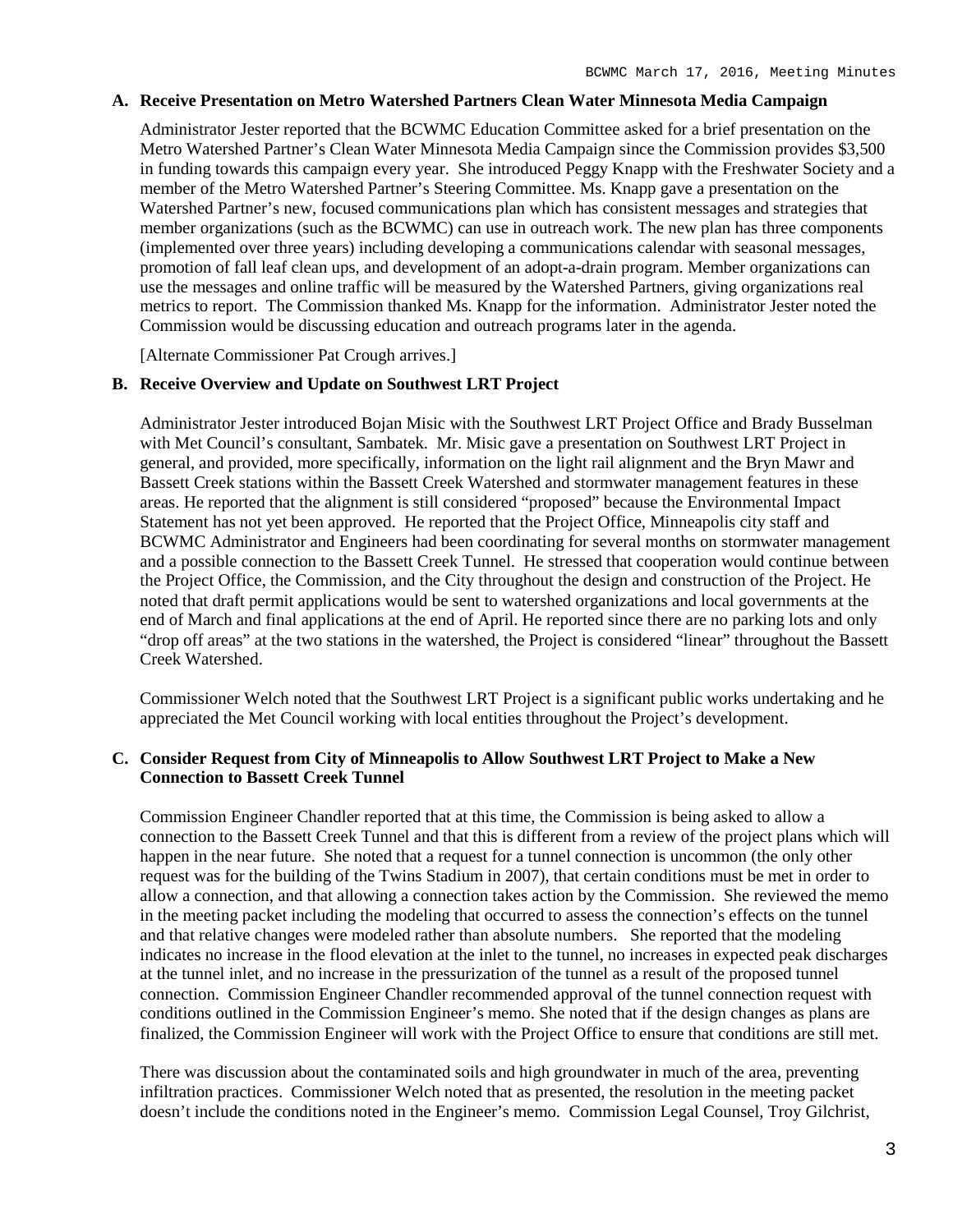suggested the resolution be revised to include the conditions in the Commission Engineer's memo. Commissioner Welch recommended striking condition #2 requiring that the connection must also be approved by MnDOT, noting that the Commission does not have jurisdiction in MnDOT's requirements.

**MOTION:** Commissioner Welch moved to approve the resolution approving a direct connection to the New Bassett Creek Tunnel as part of the Southwest Light Rail Transit Project with the addition of conditions 1, 3 and 4 as outlined in the Commission Engineer's memo. Seconded by Alternate Commissioner Noon. Upon a vote, the motion carried 7-0. [Cities of Medicine Lake and Robbinsdale absent from vote.]

## **D. Consider Items Related to City of Golden Valley 2016 Pavement Management Program a. Consider Approval of Variance Request from City of Golden Valley**

Commission Engineer Chandler reviewed the City of Golden Valley's request for a variance from the BCWMC water quality standards (MIDS) for its 2016 Pavement Management Program (PMP). She indicated the PMP is primarily in the Medicine Lake direct subwatershed, includes grading 2.82 acres and results in a decrease of 0.17 acres of impervious surface. She reviewed the requirements for MIDS and reported that although the City cannot meet MIDS right now, they plan to implement a water quality treatment project in 2018, providing offsite treatment and mitigating the effects of this project at that time. Commission Engineer Chandler noted that the Commission rarely gets requests for variances and the last two requests were similar in that they were really "temporary" variance requests because a planned future project ultimately allowed the project to meet water quality standards. She recommended approval of the resolution to grant the variance.

Mr. Oliver noted that new information regarding DNR grant funds means the future water quality treatment project may not be implemented until 2019, rather than 2018. There were questions from Commissioners about why the offsite treatment cannot be met now. Mr. Oliver explained the situation and the constraints. He reported that city staff talked to residents about installing rain gardens, but they did not want to lose trees in order to install gardens. He noted that tree loss would be the result of several different practices along these streets. He noted that the future project requires the purchase of up to four homes that are consistently damaged by flooding. He noted that since property acquisition is so expensive, the City must partially rely on DNR grants in order to complete the project.

There was further discussion about how future PMPs are also likely to need offsite treatment and about the poor soils in the area of the current PMP and future water quality project. Commissioner Welch noted that variances are sometimes needed and that it seems compromises have been developed in this case. He also noted that there should not be an implication that the BCWMC's standard (which is flexible) is not non-productive or somehow hampers a project proposer's ability to contribute to public welfare.

There was discussion about the language in the resolution. A modification was made such that the last provision reads: *The City shall provide offsite treatment to meet the MIDS performance goals for the Project by the end of 2018 or as soon thereafter as is reasonably possible.*

**MOTION:** Commissioner Hoschka moved to approve the resolution, as amended, granting a variance from the water quality treatment requirements for the 2016 Golden Valley Pavement Management Program. Seconded by Alternate Commissioner Tobelmann. Upon a vote the motion carried 7-0. [Cities of Medicine Lake and Robbinsdale absent from vote.]

## **b. Consider Approval of Project**

Commission Engineer Chandler recommended approval of the project with conditions included in the engineer's memo, and a revision to condition #1 to add "or as soon thereafter as reasonably possible" to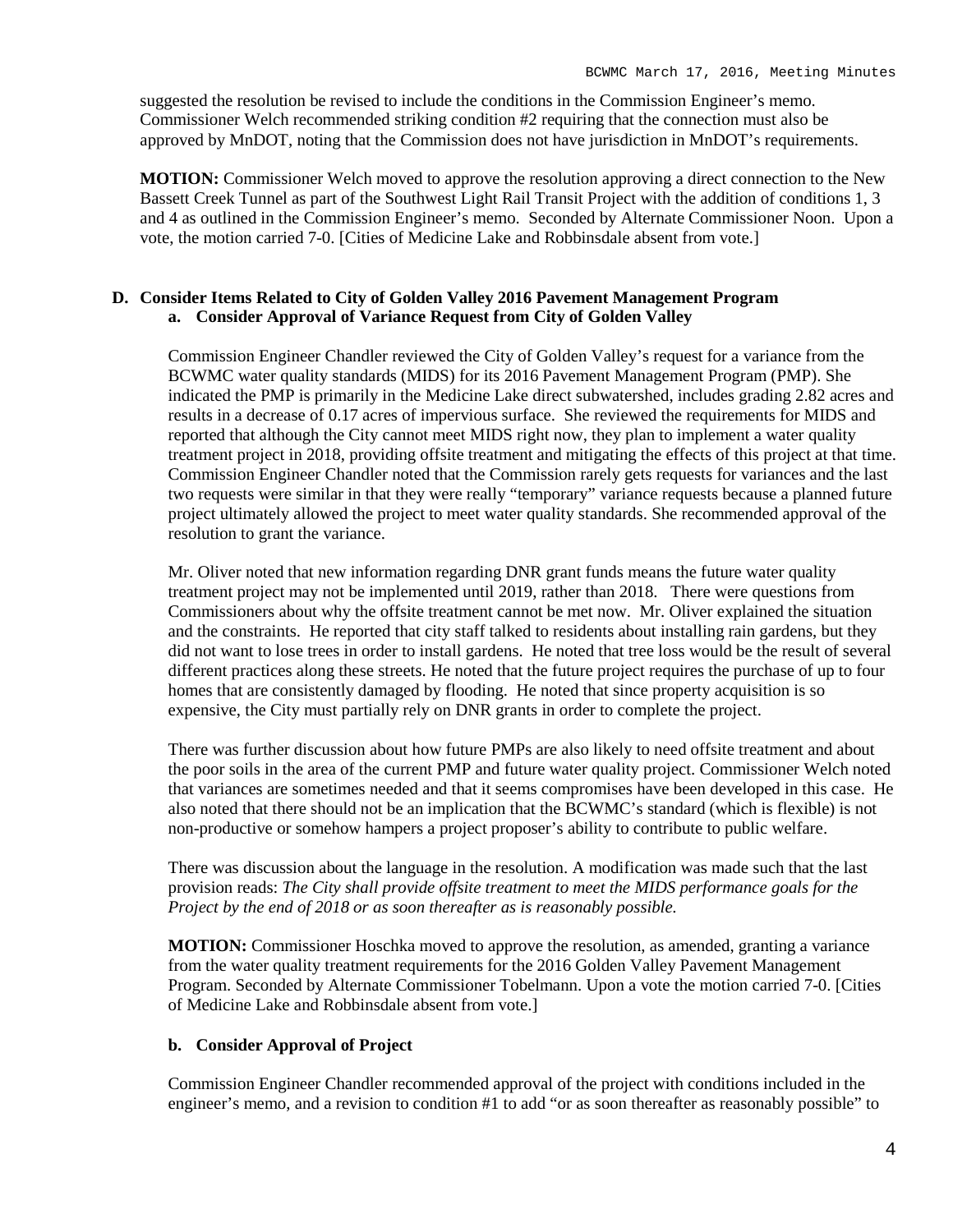the end of the first sentence. There was discussion about the wetland buffers that might be required in the project area. Commission Engineer Chandler noted that cities are required to update their local controls within two years of Watershed Plan adoption (by September 2017) and that it would be a responsibility of the city to enforce buffer standards. Administrator Jester indicated she would remind cities about the local water management plan revision timeline.

**MOTION:** Alternate Commissioner Crough moved to approve the City of Golden Valley's 2016 Pavement Management Program with the Commission Engineer's conditions and the additional language from the previous resolution. Seconded by Commissioner Hoschka. Upon a vote the motion carried 7-0. [Cities of Medicine Lake and Robbinsdale absent from vote.]

## **E. Consider Approval of Technical Advisory Committee Recommendations for 5-year Capital Improvement Program**

Administrator Jester reviewed the recommendations of the Technical Advisory Committee for the 2018 – 2022 Capital Improvement Program (CIP). She noted a few changes from the last 5-year CIP (2017 – 2021) including updating the finances for the 2016 and 2017 projects because of recent grants for the Northwood Lake Improvement Project and better estimates for the Plymouth Creek Restoration Project; moving project BC-3 that is in the vicinity of the Blue Line LRT to start in 2019 rather than 2018 to better coincide with construction of the LRT; adding BCP-2 dredging of Bassett Creek Park Pond to 2018; and adding a project in Westwood Nature Center in 2019 (which would require a Plan amendment to add to the CIP). She noted that the estimated tax levy amount, although higher than previous years, remains relatively stable over the years, reflecting current BCWMC financial policies.

There was discussion about two possible restoration projects on direct tributaries to Medicine Lake. Mr. Asche noted these could be included in the CIP in 2023. Commission Welch noted that the Commission should consider a policy whereby CIP projects would not be used for permit compliance. There was consensus that the TAC and Administrative Services Committee should discuss and make a recommendation to the Commission.

**MOTION:** Alternate Commission Tobelmann moved approval of the 2018 – 2022 Capital Improvement Program as presented. Seconded by Alternate Commission Noon. Upon a vote the motion carried 7-0. [Cities of Medicine Lake and Robbinsdale absent from vote.]

#### **F. Discuss BCWMC Education and Outreach Priorities for 2016**

Alternate Commissioner Tobelmann reviewed the Education Committee's ideas for areas of focus in 2016 and asked if there were other ideas from Commissioners. There was discussion from Commissioners and staff on the following possible topics: cooperating with Three Rivers Park District to install educational signage and/or creek crossings signs along the new Bassett Creek Trail and at the Northwood Lake kiosk; utilizing messages crafted and supplied by Clean Water MN media campaign; continuing with various chloride education pieces including possible informational signage at point-of-sale locations; posting the Commercial Property Guidebook on website.

There was further discussion about education on chloride use. Administrator Jester reported that she is participating on a Technical Advisory Panel for a study of chloride use on permeable pavements (along with TAC member Richard McCoy). She also reported that she has been meeting with MPCA staff and other watersheds on how to improve chloride education and the MPCA's database of certified applicators. Further, she noted that legislation (at least in the Minnesota House of Representatives) is being considered for a limited liability law similar to that in New Hampshire.

Administrator Jester also discussed the list of upcoming community events included in the packet. She noted the Commission is already committed to the Plymouth Expo and there are other events that would be good to participate in including the Bassett Creek Clean Up in Minneapolis and Duk Duk Daze in New Hope on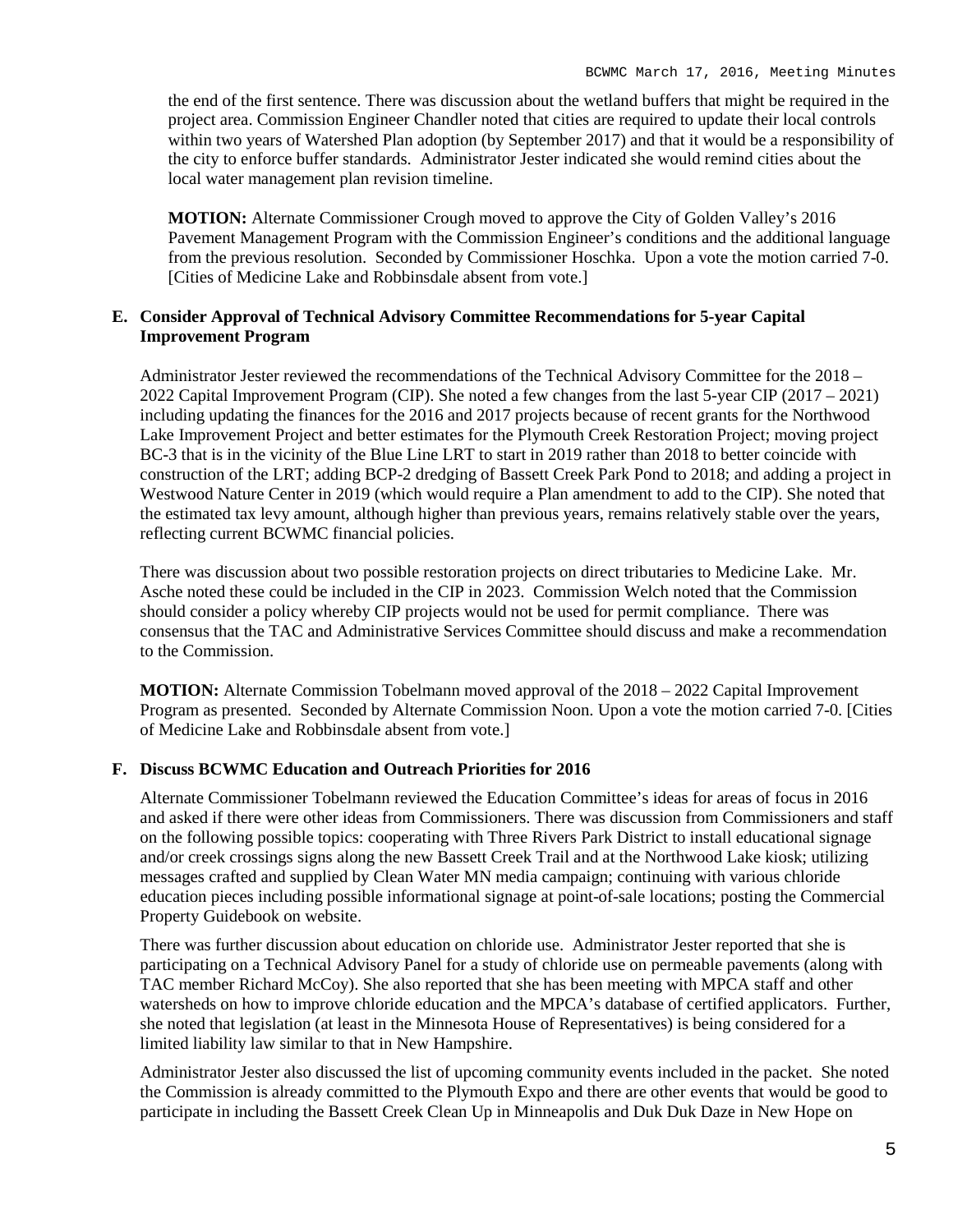Northwood Lake. Mr. Paschke noted that missing from the list was New Hope's "City Day" on June 4<sup>th</sup>. Administrator Jester said she would send an email to Commissioners asking for volunteers for various events.

Administrator Jester also discussed the 2016 BCWMC tour, which will likely be held in late May or early June. Tour stop ideas she suggested included biotic index monitoring, Schaper Pond, Main Stem project in Golden Valley, Briarwood/Dawnview project in Golden Valley, and the Plymouth Creek restoration project site, especially the disc golf area. Commissioner Hoschka suggested a visit to a city public works site to learn about city management of chloride use.

[Alternate Commissioner Acomb departs the meeting.]

#### **G. Receive Final Report for Briarwood/Dawnview Water Quality Pond (BC-7)**

Tom Hoffman with the City of Golden Valley reported that the Briarwood/Dawnview Water Quality Pond Project was completed last fall. He reviewed the final report on the Project including project outcomes, budget, and lessons learned. He noted that although the feasibility study estimated annual pollutant removals of 35 pounds of total phosphorus and 21 tons of total suspended solids, modeling of the constructed project estimates that 40 pounds of total phosphorus and 23 tons of total suspended solids will be removed annually. There was discussion about ongoing vegetation management and other maintenance needs. Commissioner Welch said he found final project reports to be very valuable. Administrator Jester reminded Commissioners that each CIP project has its own webpage with all pertinent documents, including final reports, when completed.

#### **H. Consider Approval of Final Reimbursement Request from City of Golden Valley for Briarwood/Dawnview Water Quality Pond (BC-7)**

Administrator Jester noted this reimbursement request combined reimbursements for both the feasibility study development with the design and construction of the project even though those activities happened under two separate agreements. She reported that she had reviewed all of the documentation and recommended approval of the request.

**MOTION:** Commissioner Welch moved approval of the reimbursement to the City of Golden Valley for the requested amount of \$230,401.91. Seconded by Alternate Commissioner Tobelmann. Upon a vote the motion carried 6-0. [Cities of Medicine Lake, Minnetonka, and Robbinsdale absent from vote.]

#### **I. Designate Official News Publications of Bassett Creek Watershed Management Commission**

Administrator Jester reported that Amy Herbert had compiled information regarding the cost of printing a typical BCWMC official notice in various news outlets. Administrator Jester noted that she and Ms. Herbert recommended keeping Finance and Commerce as the Commission's officially designated publication as it covers all of Hennepin County. She noted that a further recommendation is to continue the practice of also printing notices in the Sun Post and Sun Sailor as they cover eight of the nine member cities; and ending the practice of publishing in the Lakeshore Weekly News, thereby saving printing costs. She noted another recommendation that would make notices more accessible to Minneapolis residents is to work with neighborhood associations in getting BCWMC notices into their newsletters or into their online calendars.

**MOTION:** Commissioner Welch moved to designate Finance and Commerce as the BCWMC official publication and for staff to work with the City of Minneapolis to determine appropriate news outlets that cover all areas of the Commission within Minneapolis. Seconded by Alternate Commissioner Crough. Upon a vote the motion carried 6-0. [Cities of Medicine Lake, Minnetonka, and Robbinsdale absent from vote.]

#### **J. Receive Update on New BCWMC Website**

Administrator Jester reported that the website launch announcement was sent to all partnering organizations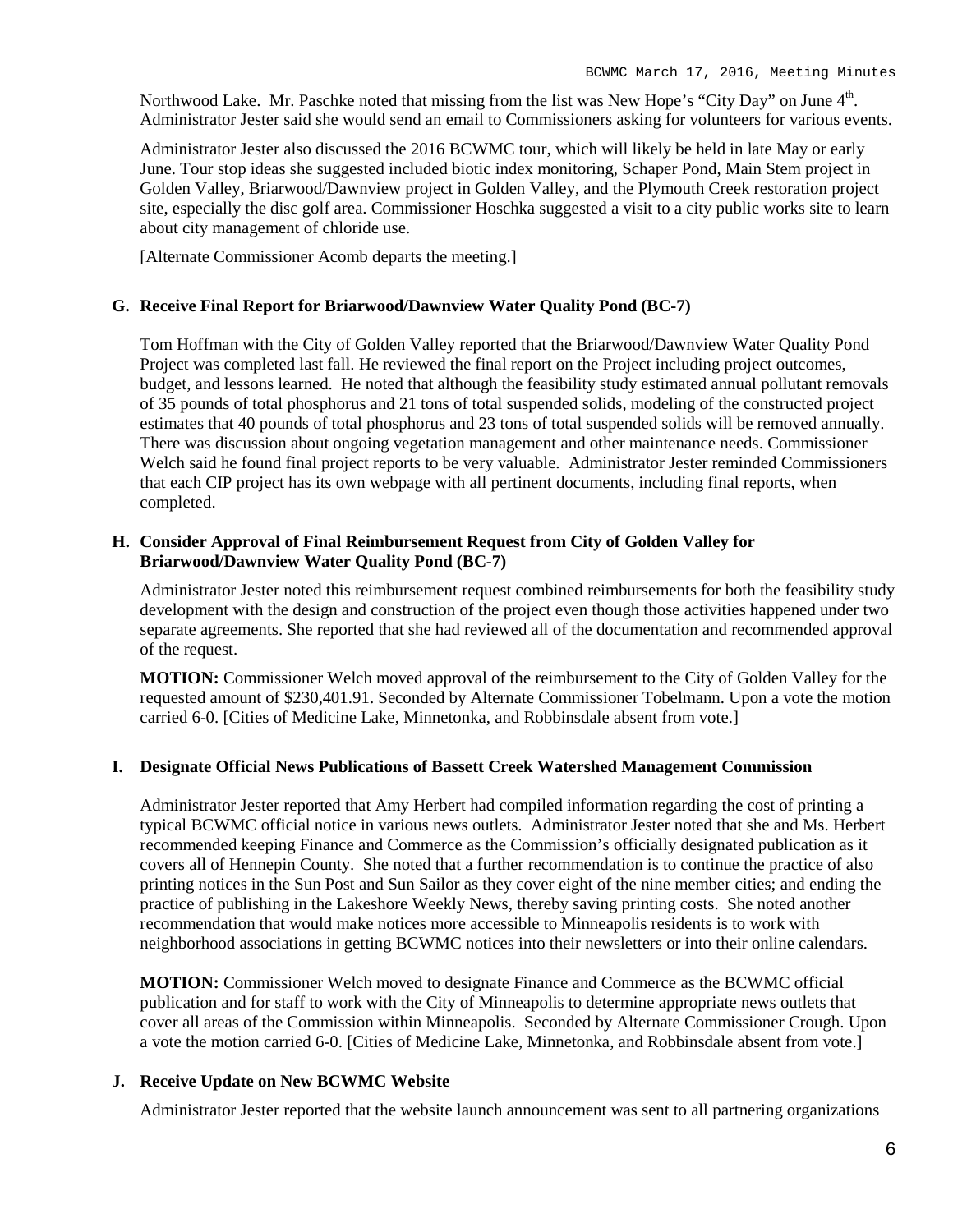and agencies of the Commission and that she had received a few favorable responses in return. There was discussion about whether or not to keep Commissioner home addresses on the website. It was noted it's not a requirement. There was consensus to remove all home addresses of Commissioners from the website. Administrator Jester encouraged Commissioners and TAC members to report any errors or glitches with the new website.

### **K. Receive Responses from MPCA on Commission's Comments on Chloride Total Maximum Daily Load (TMDL) Study**

Administrator Jester reported that the MPCA had formally responded to BCWMC comments on the Chloride TMDL submitted last August and that the TMDL was approved by MPCA and is awaiting U.S. EPA approval.

## **L. Receive Update on 2017 Main Stem Erosion Repair Project (2017CR-M)**

Administrator Jester reported that the draft feasibility report was recently sent to her and Minneapolis city staff for review and that a meeting is scheduled among herself, city staff, and the Commission Engineer to review and discuss. Commissioner Welch indicated he would like to review the current draft of the report. Administrator Jester indicated she would send a draft to Minneapolis Commissioners and could take comments ahead of the meeting if they did not wish to attend the meeting. She reported the report would be revised according to comments and would then be presented at the April Commission meeting.

Commissioner Welch reminded the Administrator to review Dave Stack's comments on the project.

## **7. COMMUNICATIONS**

### **A. Administrator:**

## **i. Biennial Budget Request (BBR) Submittal to MN Board of Water and Soil Resources**

Administrator Jester noted that aside from her written report in the meeting packet, she and the Commission Engineer would be submitting the BCWMC 2018 and 2019 CIP projects to the BWSR for the biennial budget request and that she had encouraged cities to do the same.

She also noted that the Commission Engineer would be giving a presentation on the XP-SWMM Phase II Project at AMLAC's annual meeting in early May, at their request.

She also noted the BCWMC Budget Committee would be meeting March  $31<sup>st</sup>$  at  $3:30$  p.m. in the Parkers Lake Room of Plymouth City Hall.

- **B. Chair:** No comments
- **C. Commissioners:** Commissioner Welch asked if the Commission Engineer or Administrator was involved with the major construction project planned for Hwy. 169 that will extend into the southern portion of the watershed. Staff indicated they would contact MnDOT to learn more about the project.
- **D. TAC Members:** No comments
- **E. Committees:**

#### **i. Education Committee (see agenda item 5F)**

- **F. Legal Counsel:** No comments
- **G. Engineer:** No coments